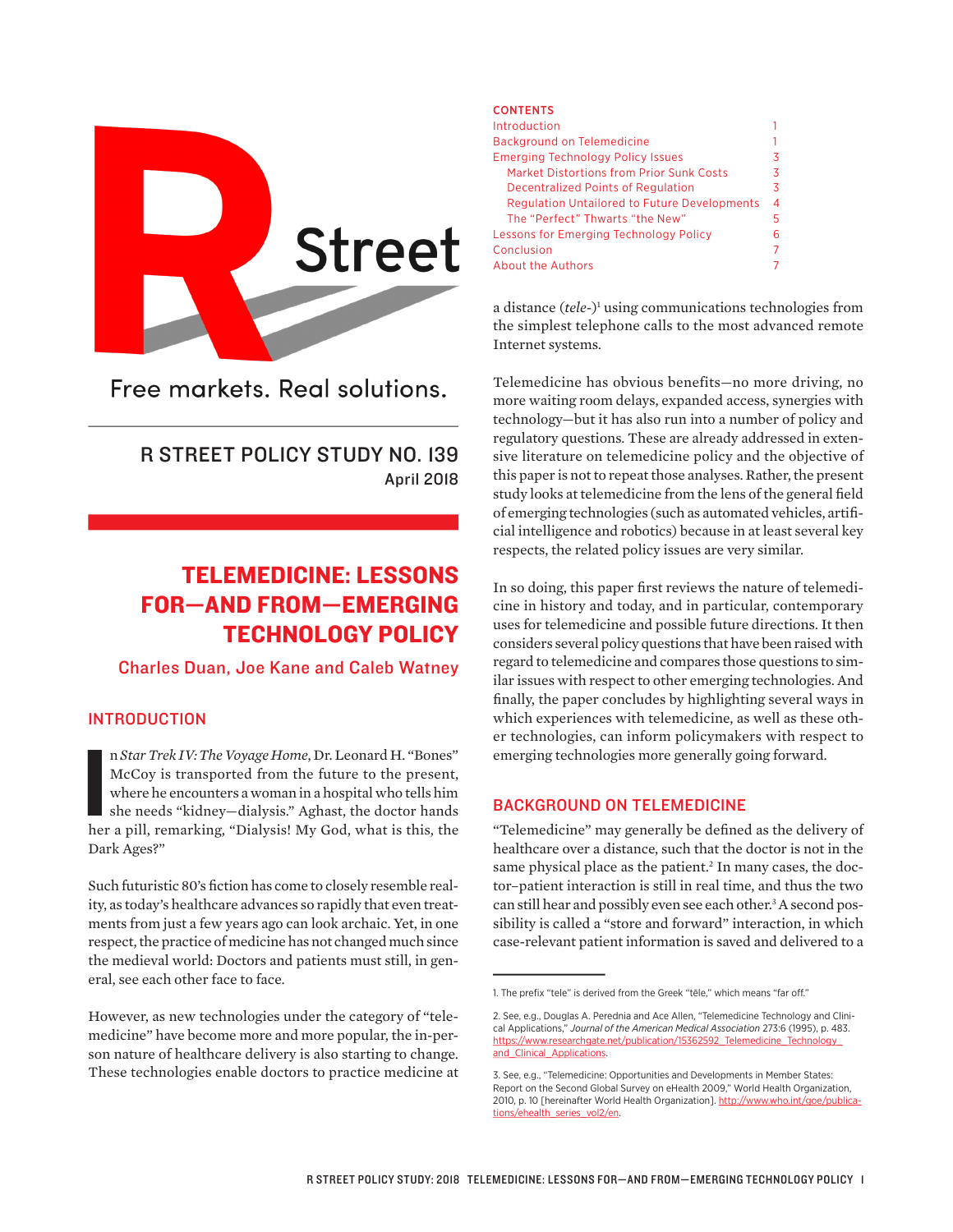doctor for later evaluation and diagnosis.4 This latter practice is common, for example, in radiology, where an X-ray or other body scan is captured and sent to a radiologist for review.<sup>5</sup>

For a technology that many may think of as new, telemedicine actually has a long and storied history. For early examples, at least one commentator points to bonfire signaling used in medieval Europe during the Black Plague and telegraphs during the Civil War.6 Telephones have been used in early forms of telemedicine, for example, to transmit stethoscope sounds or electrocardiograph heart monitoring information.7 Most commentators agree that modern telemedicine originated in the 1960s, both because of the introduction of television and because of the nascent manned-space-flight program.8 Today, telemedicine uses Internet communications and other information technologies in the place of twoway televisions and radios.<sup>9</sup>

Key beneficiaries of telemedicine have included communities that traditionally lack physical access to hospitals or doctors.10 Rural communities are a classic example and they have motivated widespread interest in deployment of telemedicine services.<sup>11</sup> Prison inmates are a second population where telemedicine has been effective.<sup>12</sup> Additionally, it has been used successfully in urban areas to allow children to see their primary care physician while at school, thereby avoiding absences.<sup>13</sup>

Unsurprisingly, telemedicine has not escaped the smartphone boom. Several services exist now where a patient can live chat or video conference with a doctor via a phone app.<sup>14</sup> These services are obviously helpful in reducing wait times and travel costs, but they also potentially promise better healthcare because they make specialty physicians accessible to a larger audience of patients not limited by geography.15

Although remote visitation telemedicine is now fairly well established, the future holds more potential to apply information technology breakthroughs to telemedicine. New devices (or creative uses of existing ones) can provide doctors with better monitoring capabilities and diagnostic information.16 Artificial intelligence may also assist or supplant doctors in diagnoses in the future. For example, significant work has been done in the field of teledermatology to automatically identify conditions such as skin cancer using automated machine learning algorithms.17 A system for diagnosing diabetic retinopathy, a common cause of blindness, has reached performance levels that equal that of a highly trained ophthalmologist.<sup>18</sup> Research into mental health status detection based on social media may also make its way into telemedicine.<sup>19</sup> Thus, although it is not a new technology, telemedicine is not a mature one either, and there is far more development to be done.

For this reason, as a case study for emerging technology policy, telemedicine is ideal in several respects. For starters, due to its status as an older technology, many of the policy questions have already been fleshed out. At the same time, its entanglement with the undoubtedly complex healthcare system means that adoption has been slow and incremental, which is largely the reason that policy debates continue today. Finally, the technology for telemedicine has stabilized

<sup>4.</sup> Ibid.

<sup>5.</sup> See, e.g., Solomon Batnitzky et al., "Teleradiology: An Assessment," *Radiology* 177:1 (1990), p. 11. https://www.ncbi.nlm.nih.gov/pubmed

<sup>6.</sup> Karen M. Zundel, "Telemedicine: History, Applications, and Impact on Librarianship," *Bulletin of the Medical Library Association* 84:1 (1996), p. 72. https://www.ncbi. nlm.nih.gov/pmc/articles/PMC226126.

<sup>7.</sup> John Craig and Victor Patterson, "Introduction to the Practice of Telemedicine," *Journal of Telemedicine and Telecare* 11:1 (2005), p. 5. https://www.researchgate.net/ publication/7908096\_Introduction\_to\_the\_practice\_of\_telemedicine.

<sup>8.</sup> Ibid., pp. 5–6; and Rashid L. Bashshur and Patricia A. Armstrong, "Telemedicine: A New Mode for the Delivery of Health Care," *Inquiry* 13:3 (1976), pp. 235–36.

<sup>9.</sup> World Health Organization, p. 9. http://www.who.int/goe/publications/ehealth\_ <u>series\_vol2/en</u>.

<sup>10.</sup> Marilyn J. Field, ed., "Telemedicine: A Guide to Assessing Telecommunications in Health Care," National Academy of Sciences, 1996, pp. 40–53. https://www.nap.edu/ catalog/5296/telemedicine-a-guide-to-assessing-telecommunications-for-healthcare.

<sup>11.</sup> See, e.g., Rick Schadelbauer, "Anticipating Economic Returns of Rural Telehealth," NTCA-The Rural Broadband Association, March 2017, pp. 9-10. https://www.ntca.org/ sites/default/files/documents/2017-12/SRC\_whitepaper\_anticipatingeconomicreturns.pdf.

<sup>12.</sup> Debra Larsen et al., "Prison Telemedicine and Telehealth Utilization in the United States: State and Federal Perceptions of Benefits and Barriers," *Telemedicine Journal and e-Health* 10:S-2 (2004), p. 86. http://www.uapd.com/wp-content/uploads/Prison-Telemedicine-and-Telehealth-Utilization-in-the ndf.

<sup>13.</sup> Kenneth McConnochie et al., "Integrating Telemedicine in Urban Pediatric Primary Care: Provider Perspectives and Performance," Telemedicine and e-Health 16:3 (2010), pp. 280–81. https://www.ncbi.nlm.nih.gov/pmc/articles/PMC2993055; Kenneth M. McConnochie et al., "Telemedicine Reduces Absence Resulting From Illness in Urban Child Care: Evaluation of an Innovation," *Pediatrics* 115:5 (2005), p. 1281. https://www.researchgate.net/profile/Kenneth\_Mcconnochie/publication/7871332\_ Telemedicine\_Reduces\_Absence\_Resulting\_From\_Illness\_in\_Urban\_Child\_Care\_ Evaluation of an Innovation.

<sup>14.</sup> Kavita Daswani, "Telehealth: Patient Care via Smartphone," *Los Angeles Times*, Nov. 7, 2015. http://www.latimes.com/health/la-he-heal-side-20151107-story.html.

<sup>15.</sup> Joseph Kvedar et al., "Connected Health: A Review of Technologies and Strategies to Improve Patient Care with Telemedicine and Telehealth," *Health Afairs* 33:2 (2014), p. 196. https://www.healthaffairs.org/doi/pdf/10.1377/hlthaff.2013.0992

<sup>16.</sup> See, e.g., Melissa Locker, "Researchers Create Tech that Turns Your Smartphone into a Medical Diagnostic Tool," *Fast Company*, Aug. 15, 2017. https://www.fastcompany.com/40453197/researchers-create-tech-that-turns-your-smartphone-into-amedical-diagnostic-tool.

<sup>17.</sup> Andre Esteva et al., "Dermatologist-Level Classification of Skin Cancer with Deep Neural Networks," *Nature* 542:7639 (2017), p. 115. https://cs.stanford.edu/people/ esteva/nature/; and Susan Scutti, "AI System Detects Skin Cancer with Expert Accuracy," CNN, Jan. 26, 2017. https://www.cnn.com/2017/01/26/health/ai-system-detectsskin-cancer-study/index.html.

<sup>18.</sup> Varun Gulshan et al., "Development and Validation of a Deep Learning Algorithm for Detection of Diabetic Retinopathy in Retinal Fundus Photographs," *Journal of the American Medical Association* 316:22 (2016), p. 2402. https://jamanetwork.com/ journals/jama/fullarticle/2588763; Will Knight, "An AI Ophthalmologist Shows How Machine Learning May Transform Medicine," *MIT Technology Review*, Nov. 29, 2016. https://www.technologyreview.com/s/602958/an-ai-ophthalmologist-shows-howmachine-learning-may-transform-medicine.

<sup>19.</sup> Joseph Simpson, "How Machine Learning and Social Media Are Expanding Access to Mental Health," *Georgetown Law Technology Review* 2:1 (2017), pp. 144–45. https:// www.georgetownlawtechreview.org/how-machine-learning-and-social-media-areexpanding-access-to-mental-health/GLTR-12-2017.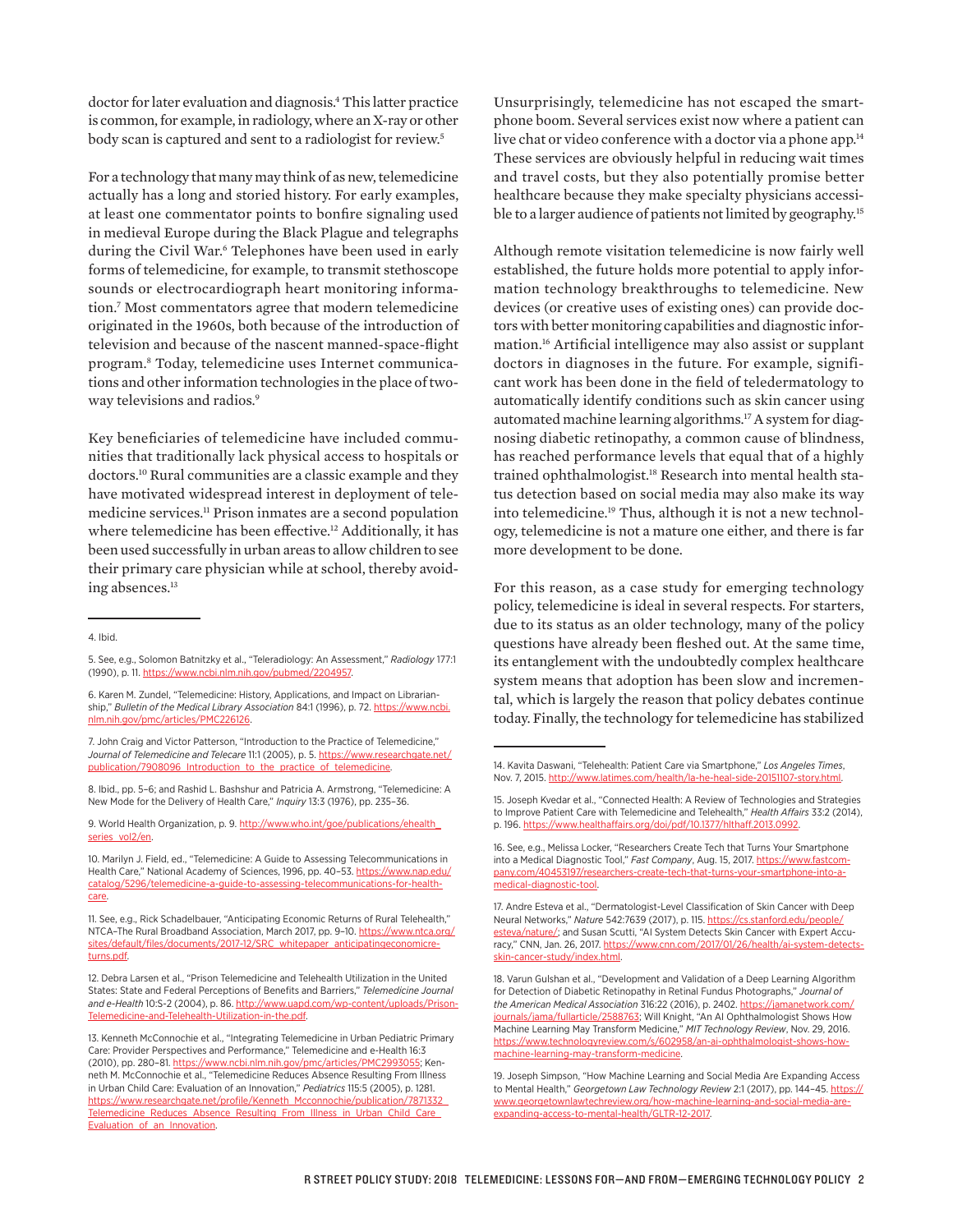in some respects but not in others, which offers some opportunity to evaluate the correctness of earlier policy predictions but still leaves many future questions to explore.

#### EMERGING TECHNOLOGY POLICY ISSUES

With respect to policy issues, experiences with telemedicine reflect the following themes that are common across many emerging technologies:

#### Market Distortions from Prior Sunk Costs

A common theme for emerging technologies is that existing sunk costs into older business models cause market distortions or other incentive issues that delay entry of new technology. The development of ridesharing apps, for example, was delayed by the fact that taxi drivers had sunk costs in expensive taxi medallions.<sup>20</sup> This problem comes up for telemedicine in a remarkably intricate form that is related to insurance reimbursement.

In particular, a key telemedicine policy question has been "reimbursement parity"; or, whether health insurance providers should be required to pay for telemedicine services at the same rates as they pay for equivalent in-person ones.<sup>21</sup> According to a 2016 report, there are at least 32 states that require parity in insurance reimbursements between telemedicine and traditional visits.<sup>22</sup> At first glance, reimbursement parity seems odd. After all, without brick and mortar establishments and their associated staff requirements, for example, telemedicine services ought to be cheaper to provide and one might expect insurance reimbursements to reflect that cost savings. While it is true that for doctors, the cost savings of telemedicine are largely in overhead, a telemedicine visit demands just as much time as a regular office visit and indeed the telemedicine visit requires the doctor to pay the additional cost of new computers and communications services. As one study reported, "Providers perceived little or no efficiency or effectiveness advantage to their practice in using telemedicine as a process to deliver care."23 As a result, currently, a doctor would have to charge at least as much for telemedicine visits as for traditional ones.

This might be fine in an ordinary market, as patients may be willing to pay more for the convenience of telemedicine, particularly as traditional consultations can cost patients sub-

stantial driving time, lost wages and other expenses.<sup>24</sup> But because doctor visits are paid through insurance rather than out of pocket, patients do not necessarily choose with their wallet which service they would prefer. On the other hand, insurance providers are more likely to be motivated by their risk aversion to untested services such as telemedicine and accordingly may want to reimburse less for those services. The result is a stalemate in price negotiation between doctors and insurance providers and thus telemedicine services are not ofered.

For these reasons, a straight free-market strategy may not work in the case of telemedicine. However, reimbursement parity is only one approach to breaking the impasse that results from sunk costs. There are other approaches that may perhaps be better suited, such as altering copays for insured patients.25 Most importantly, the need for market interference strategies like reimbursement parity will likely disappear as market participants adapt to the changing field. For example, as telemedicine becomes more popular, doctors will likely stop renting expensive offices or hiring as many staf, thereby allowing cost savings to enter the system.

In many cases—not only with respect to telemedicine but also to other emerging technologies—the efect of incumbents' sunk costs is that they seek regulatory barriers to block or delay adoption of the new technology.26 In those common cases, the correct response is to call for a free-market approach that allows the new technology to compete on level ground with incumbents. But as the insurance parity issue shows, it can sometimes be the case that existing market structures themselves are a barrier to competition. In these cases, state intervention on a temporary basis may be necessary to level the playing field.

#### Decentralized Points of Regulation

Many emerging technologies face a complex—and often unrelated—web of regulatory authorities that could otherwise prevent those technologies from growing. Telemedicine both exemplifies this regulatory web and illustrates a partial efort to overcome it.

Telemedicine implicates several diferent federal agencies. The U.S. Food and Drug Administration has authority to test and approve medical devices and telemedicine equipment

<sup>20.</sup> Zach Graves et al., "Beyond Legal Operation: The Next Ridesharing Policy Challenges," *R Street Policy Study No.* 134, March 2018, p. 4. http://www.rstreet.org/pol study/beyond-legal-operation-the-next-ridesharing-policy-challenges.

<sup>21.</sup> Tony Yang, "Telehealth Parity Laws," Robert Wood Johnson Foundation, Aug. 15, 2016, pp. 3–4. https://www.healthafairs.org/do/10.1377/hpb20160815.244795/full.

<sup>22.</sup> Ibid., p. 3.

<sup>23.</sup> McConnochie et al., p. 287. https://www.ncbi.nlm.nih.gov/pmc/articles/ PMC2993055.

<sup>24.</sup> Navjit W. Dullet et al., "Impact of a University-Based Outpatient Telemedicine Program on Time Savings, Travel Costs, and Environmental Pollutants," *Value in Health*  20:4 (2017), p. 544. https://doi.org/10.1016/j.jval.2017.01.014.

<sup>25.</sup> See, e.g., "Exempting In-Home Video Telehealth From Copayments," 77 Fed. Reg. 13195 (Dept. of Veterans Affairs, Mar. 6, 2012). https://www.federalregister.gov/ documents/2012/03/06/2012-5354/exempting-in-home-video-telehealth-fromcopayments.

<sup>26.</sup> Zach Graves, "Optometrists Push For State Laws Blocking Online Eye Exams," *Techdirt*, April 19, 2016. https://www.techdirt.com/articles/20160412/17332734166/ optometrists-push-state-laws-blocking-online-eye-exams.shtml.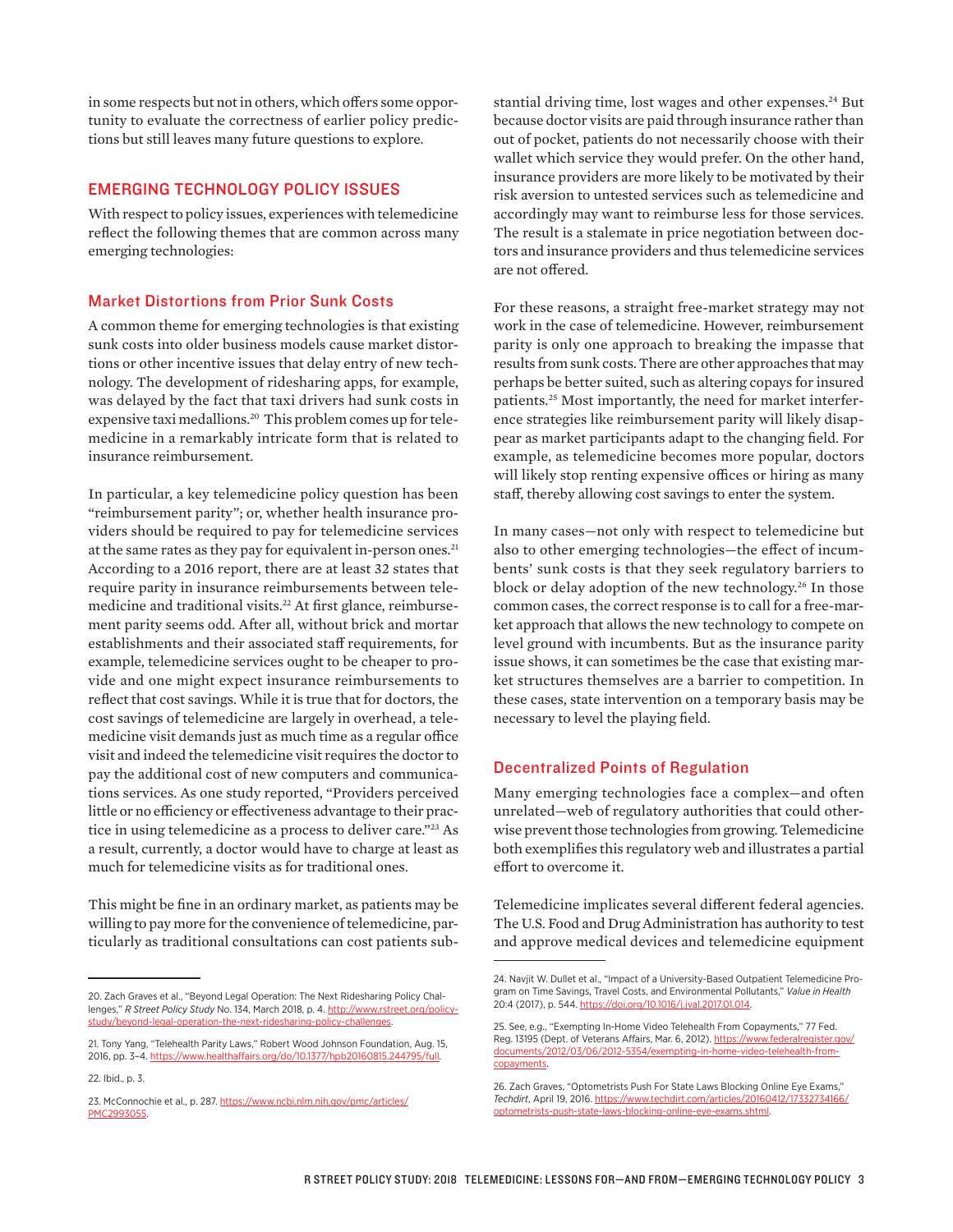can fall within that approval authority.<sup>27</sup> Federal healthcare programs also have influence over the development of telemedicine: Medicare and Medicaid specify which services are and are not reimbursable, which can drive the development of telemedicine in some fields but not in others.28 The Federal Communications Commission has also been involved by ofering certain subsidies to encourage deployment of telemedicine communication systems.29

The scope of regulatory authority—even decisions not to regulate—can have major consequences for emerging technologies, as demonstrated by telemedicine. The FDA has generally relinquished its regulatory authority over any "general wellness product," a regulatory carve-out now formalized in the recently enacted 21st Century CURES Act.30 This has arguably led to a blooming market in general fitness apps and devices, potentially to the detriment of systems that deal with more serious or important diagnostic matters.

State authorities also play a role in telemedicine adoption. Doctors are generally licensed on a per-state basis, so a doctor licensed in one state generally cannot practice in another.31 This is of little consequence when the practice of medicine is conducted in person, but when telemedicine enables a doctor to see patients across the country (or even around the world), state-by-state licensing becomes a serious hindrance.

Further, in view of this new technology, states have adopted laws and policies to alter their own licensing regimes. For example, the Interstate Medical Licensure Compact, joined by 22 states as of 2017, standardizes and expedites pathways to cross-state medical licensing. Indeed, the Compact was formed in 2013 with the specific aim of increasing the adoption of telemedicine.<sup>32</sup> The Compact thus represents at least a partial solution to the problem of multiple regulatory authorities bogging down adoption of a new technology. State licensing nevertheless continues to hinder telemedicine adoption: a recent paper describes "the requirement

that physicians obtain licenses" from multiple states as "[t] he main barrier to telemedicine."33 The key point here is that it is the multiplicity of regulatory regimes that slows technology adoption. The policy solutions proposed in that paper (aside from the elimination of medical licensing, which the paper concedes is "not currently feasible"<sup>34</sup>) focus on limiting the number of regulatory agencies that affect each telemedicine practitioner, either by rendering the practitioner's home state the sole relevant licensing agency or by federalizing medical licensing.<sup>35</sup>

The goal of consolidating regulatory power over a particular field is shared with other emerging technologies, which shows that telemedicine is not unique in this respect. For example, in the field of highly autonomous vehicles, there has been an ongoing tug-of-war between federal and state authorities as to regulatory power as the field emerges.<sup>36</sup> And just as multiplicity in medical licensing authority may impede telemedicine, multiple regulators of highly automated vehicles can present a substantial barrier to deployment.<sup>37</sup> Proposed legislative solutions to preempt state regulations regarding highly automated vehicles<sup>38</sup> thus may inform proposals for reforming medical licensing, and vice versa.

#### Regulation Untailored to Future Developments

Another lesson of the state licensing issue with regard to telemedicine is that existing regulatory structures are often unsuitable in view of technological developments. Frequently, this is because those structures were built upon assumptions that the new technology eventually proves incorrect. In the case of medical licensing, for example, the assumption was that doctors saw patients in person and so it would be uncommon for a doctor to need licenses in multiple states. However, telemedicine technology made that previously uncommon occurrence a far more common one.

A second example of untailored regulation facing of with new technology is in the area of medical records privacy. Currently, privacy of medical information is generally governed by a rule issued by the Department of Health and Human Services pursuant to the Health Insurance Porta-

<sup>27. 21</sup> U.S.C. § 360c. https://www.law.cornell.edu/uscode/text/21/360c; Peter S. Reichertz and Naomi Joy Levan Halpern, "FDA Regulation of Telemedicine Devices," *Food and Drug Law Journal* 52:4 (1997), p. 517.

<sup>28.</sup> Yang, p. 3. https://www.healthafairs.org/do/10.1377/hpb20160815.244795/full.

<sup>29. &</sup>quot;Promoting Telehealth in Rural America," 83 Fed. Reg. 303 (Fed. Communications Commission, Jan. 3, 2018).

<sup>30. &</sup>quot;General Wellness: Policy for Low Risk Devices: Guidance for Industry and Food and Drug Administration Staf," Food and Drug Administration, July 29, 2016, p. 2. https://www.fda.gov/downloads/medicaldevices/deviceregulationandguidance/ guidancedocuments/ucm429674.pdf; 21st Century Cures Act, Pub. L. No. 114-255, sec. 3060, § 520(o)(1)(B), 130 Stat. 1033 (2016). https://www.congress.gov/bill/114thcongress/house-bill/34/text.

<sup>31.</sup> See, e.g., Stacey Swatek Huie, "Facilitating Telemedicine: Reconciling National Access with State Licensing Laws," *Hastings Communications and Entertainment Law Journal* 18:2 (1995), p. 395. https://repository.uchastings.edu/hastings\_comm\_ent\_ law\_iournal/vol18/iss2/5.

<sup>32. &</sup>quot;Issue Brief: Interstate Medical Licensure Compact," American Medical Association, 2017. https://www.ama-assn.org/sites/default/files/media-browser/specialty group/arc/fsmb-interstate-medical-licensure-compact-issue-brief.pdf.

<sup>33.</sup> Shirley V. Svorny, "Liberating Telemedicine: Options to Eliminate the State-Licensing Roadblock," Cato Institute, Nov. 15, 2017, p. 2. https://www.cato.org/publications/ policy-analysis/liberating-telemedicine-options-eliminate-state-licensing-roadblock.

<sup>34.</sup> Ibid., p. 7.

<sup>35.</sup> Ibid., pp. 7–9.

<sup>36.</sup> See, e.g., Ian Adams, "Self-driving cars are setting the stage for regulatory battle between feds and the states," *The Hill,* June 22, 2017. http://thehill.com/blogs/pundits-blog/technology/338909-self-driving-cars-are-setting-the-stage-for-regulatorybattle.

<sup>37.</sup> Ibid.

<sup>38.</sup> S. 1885, AV START Act, 115th Congress. https://www.congress.gov/bill/115thcongress/senate-bill/1885.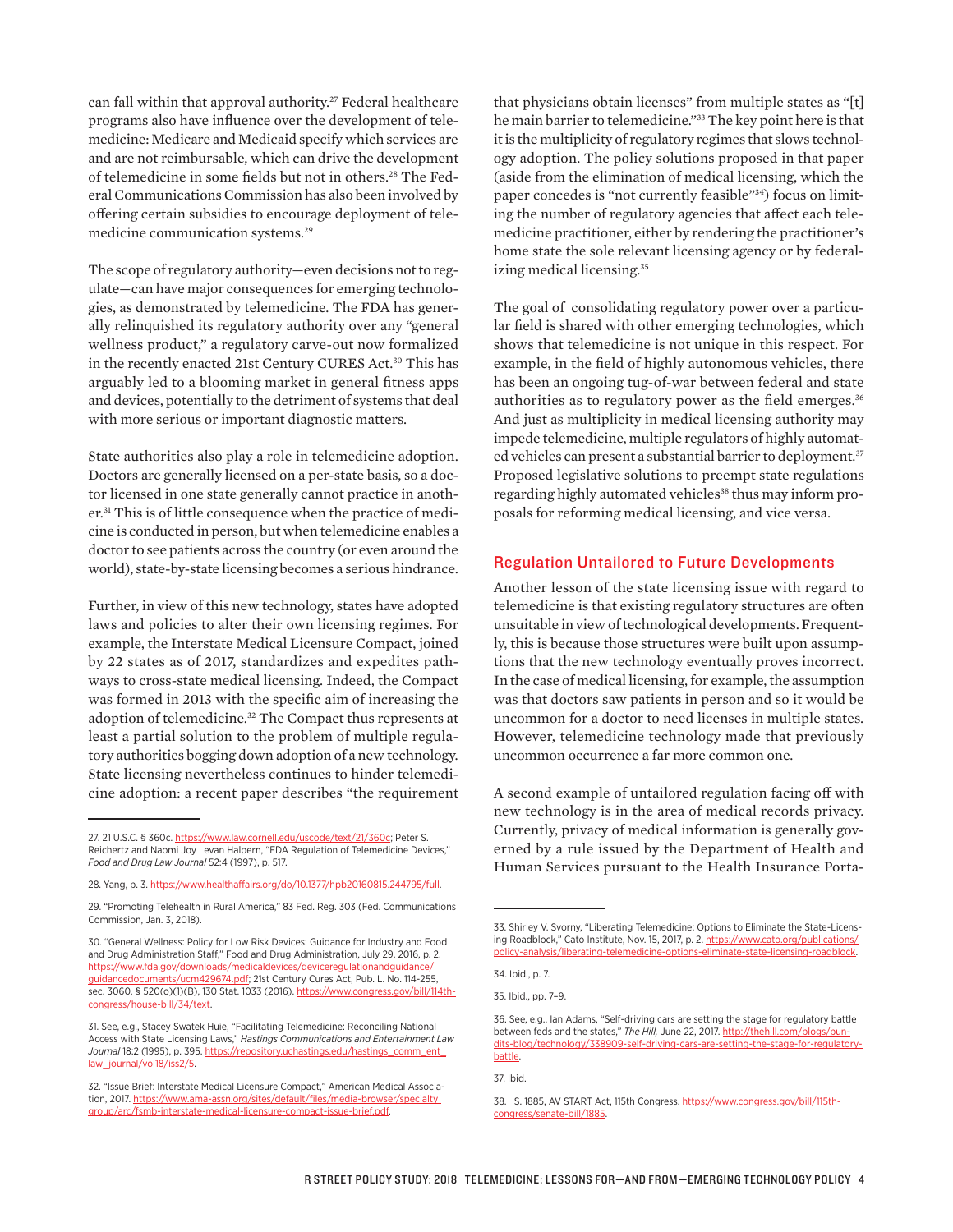bility and Accountability Act of 1996 (HIPAA).<sup>39</sup> HIPAA has been described as "excessively and unnecessarily complex" and as actually targeted less toward privacy and more toward law enforcement access to medical records.<sup>40</sup> That is unsurprising given that the origins of the law date back to the 1970s when medical records would generally have been stored on paper.41 Indeed, one unintended consequence of HIPAA today is that many medical records still are stored on paper, despite the wide availability of information technology for storing other sorts of records.<sup>42</sup>

Privacy rules for medical information are no doubt important, but they can be maladapted to advances in telemedicine. Much research is ongoing into using computer algorithms to assist doctors in diagnosing conditions through automated data analysis, as discussed above. However, the development of these machine learning systems depends on large quantities of training data and access to that training data may be restricted as a result of privacy rules such as HIPAA. This is not to say that privacy is inherently in conflict with machine learning technologies—data anonymization techniques can potentially allow for both privacy and data analysis—but it is to suggest that laws designed for pre-technology practices can end up inhibiting a post-technology world.

Data protection laws have conflicted with new technologies in areas other than telemedicine. Advances in artificial intelligence in all fields depend on availability of data that can be stymied by laws such as trade secrets and copyright, to the detriment of the technology's advancement.<sup>43</sup> Given that data protection issues in telemedicine are not dissimilar to those issues in other areas, there is good reason to believe that an appropriate privacy framework for telemedicine can be modeled on other privacy frameworks and authorities rather than to build a new one from scratch. This is, in part, why one commentator calls for the Federal Trade Commission rather than the Food and Drug Administration to be the single authority for telemedicine privacy.<sup>44</sup>

#### The "Perfect" Thwarts the "New"

A common question about telemedicine is whether it offers the same quality of service as traditional doctor visits. For example, some commentators have suggested that telemedicine may be inferior due to "indirect physical exam, difficult access to testing, and unclear follow-up."45 Others question whether patients can receive adequate care without an ongoing doctor–patient relationship, insofar as telemedicine systems tend to gravitate toward pairing patients with the firstavailable doctor rather than one who has seen the patient before.<sup>46</sup>

Proponents and developers of telemedicine services have two responses to these concerns. The first is that telemedicine makes healthcare available to patients who otherwise might not have access at all. Indeed, rural patients far away from hospitals, inmates in prisons or bedridden patients without access to transit do not choose between telemedicine and in-person visits. Rather, they often choose between *tele*medicine and *no* medicine. For populations such as these, it makes little sense to say that telemedicine is an inferior option to traditional practice, since traditional practice is not an option.

The second response is that the empirical data does not bear out the proposed quality concerns. For example, a 2015 metastudy reviewed 35 telemedicine cost-efectiveness studies between 1998 and 2013 and concluded that: "[m]ost research studies in the literature have concluded that telemedicine systems are cost-efective."47 Similarly, a randomized control trial in the United Kingdom found: "no major diferences in clinical outcome between teledermatology and conventional outpatient dermatology care."48

<sup>39. 45</sup> C.F.R. part 164.

<sup>40.</sup> George J. Annas, "HIPAA Regulations—A New Era of Medical-Record Privacy?", *New England Journal of Medicine* 348:15 (2003), p. 1486. https://www.mcmaster.ca/ ors/ethics/ncehr/2003/apr2003/1486 NEJM HIPAA II.pdf.

<sup>41.</sup> Ibid.; and "Personal Privacy in an Information Society," Privacy Protection Study Commission, July 1977, pp. 277-317. https://www.ncjrs.gov/pdffiles1/ Digitization/49602NCJRS.pdf.

<sup>42.</sup> Albert Boonstra and Manda Broekhuis, "Barriers to the Acceptance of Electronic Medical Records by Physicians from Systematic Review to Taxonomy and Interventions," *BMC Health Services Research* 10:231 (2010), p. 11. https://bmchealthservres. biomedcentral.com/articles/10.1186/1472-6963-10-231.

<sup>43.</sup> Amanda Levendowski, "How Copyright Law Can Fix Artificial Intelligence's Implicit Bias Problem," Washington Law Review (forthcoming 2018). https://ssrn.com/ abstract=3024938; Taylor R. Moore, "Trade Secrets and Algorithms as Barriers to Social Justice," Center for Democracy and Technology, August 2017. https://cdt.org/ files/2017/08/2017-07-31-Trade-Secret-Algorithms-as-Barriers-to-Social-Justice.pdf.

<sup>44.</sup> Joseph L. Hall and Deven McGraw, "For Telehealth to Succeed, Privacy and Security Risks Must Be Identified and Addressed," *Health Afairs* 33:2 (2014), p. 220. https:// www.healthaffairs.org/doi/pdf/10.1377/hlthaff.2013.0997.

<sup>45.</sup> Lisa Rapaport, "Virtual Doctor Visits May Not Be Best for Urgent Care," Reuters, April 4, 2016 (quoting Dr. David Levine). https://www.reuters.com/article/us-healthvirtualdoctors/virtual-doctor-visits-may-not-be-best-for-urgent-care-idUSKC-N0X127G. Dr. Levine was commenting on a study that found "significant variation across companies" that offer telemedicine services, in diagnosing a standardized patient. See Adam J. Schoenfeld et al., "Variation in Quality of Urgent Health Care Provided During Commercial Virtual Visits," *JAMA Internal Medicine* 176:5 (2016), p. 642. https://jamanetwork.com/journals/jamainternalmedicine/fullarticle/25113 Notably, though, Dr. Levine published commentary to that same study that seemed to take a very diferent tack to that which was reported by Reuters. Specifically, he suggested that patients "might have fared similarly, better, or worse at their primary care physician's office or a retail clinic." See Jeffrey A. Linder and David M. Levine, "Health Care Communication Technology and Improved Access, Continuity, and Relationships: The Revolution Will Be Uberized," *JAMA Internal Medicine* 176:5 (2016), p. 643. https://jamanetwork.com/journals/jamainternalmedicine/article-abstract/2511321.

<sup>46.</sup> Edward Allan Miller, "The Technical and Interpersonal Aspects of Telemedicine: Efects on Doctor–Patient Communication," *Journal of Telemedicine and Telecare* 8:1 (2003), pp. 4–5. https://pdfs.semanticscholar.org/8674/213b6d79a8d432a8549bd26 ab2698bc1142c.pdf.

<sup>47.</sup> Isabel de la Torre-Díez et al., "Cost-Utility and Cost-Efectiveness Studies of Telemedicine, Electronic, and Mobile Health Systems in the Literature: A Systematic Review," *Telemedicine and e-Health* 21:2 (2015), p. 84. https://www.ncbi.nlm.nih.gov/ pmc/articles/PMC4312789.

<sup>48.</sup> R. Wooton et al., "Multicentre Randomised Control Trial Comparing Real Time Teledermatology with Conventional Outpatient Dermatological Care: Societal Cost-Benefit Analysis," *BMJ* 320:7244 (2000), p. 1255. https://www.ncbi.nlm.nih.gov/pmc/ articles/PMC27370.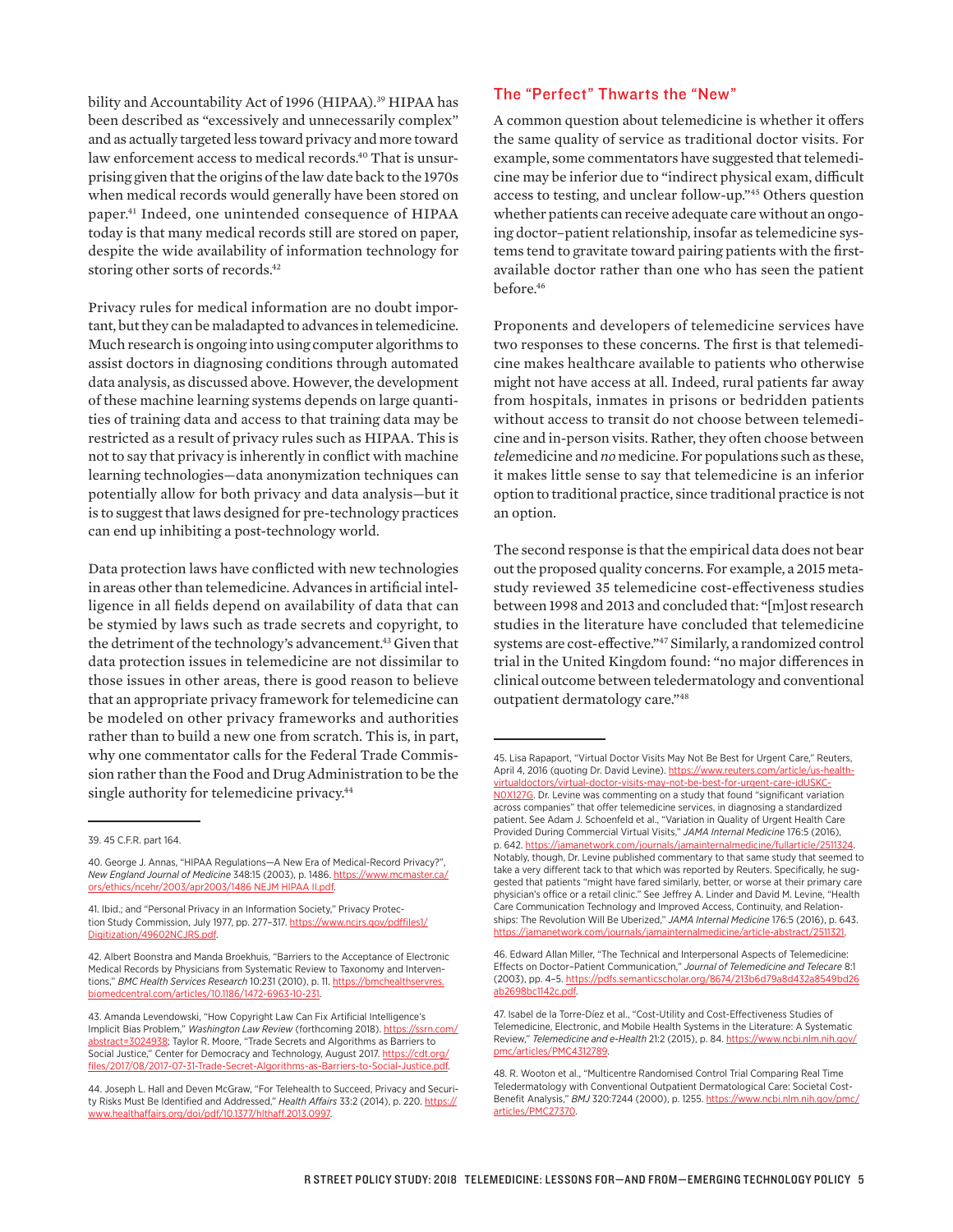In responding to criticisms, proponents of telemedicine may be comforted (or saddened) to know that they are not alone. Critics of many emerging technologies tend to demand perfection out of those technologies, even though the human analogues that they supplement or replace cannot be said to meet such high demands. For example, artificial intelligence algorithms are regularly criticized for displaying improper racial or gender biases, despite the fact that humans quantifiably display the same.<sup>49</sup> Highly autonomous vehicles are expected to make correct ethical judgments about how to handle car accident situations even though the same level of judgment would never be expected of human operators.50 Certainly, it is reasonable to have high expectations for technological systems, but to the extent that those high expectations become reason for delaying innovation, the "perfect" becomes the enemy of the "new."

As an older emerging technology, telemedicine enjoys a solid platform of empirical evidence and experience that can overcome many of these theoretical criticisms. But there is a chicken-and-egg problem at work here. Empirical evidence and experience require the technology to exist and to be used. That is, if empirical evidence is the threshold requirement for adopting the technology in the first place, then neither the technology nor the evidence will come into being.

#### LESSONS FOR EMERGING TECHNOLOGY POLICY

Given that telemedicine policy shares many features with policy for other emerging technologies, experiences with telemedicine can help to inform their future steps, just as other technologies can reciprocate with respect to telemedicine. Accordingly, what follows are several key lessons that are drawn from the observations made in the previous sections.

**Need must be highlighted early.** Interest in telemedicine arose early because of a well-defined need: rural communities that lacked hospitals and doctors. Although those sorts of needs may not drive capital investment (there is likely not much money in serving rural communities), they do motivate policymakers to add flexibility to regulations so those communities can be served.

**Conduct early empirical studies and facilitate early adoption.** Quantitative studies of the benefits of a new technology are the key to widespread acceptance. But those studies require the technology to be in enough use in at least limited markets so that studies can be done.

**Technology policy** *is* **data policy.** Because telemedicine is an information technology, it implicates all the related policy questions, such as data privacy, cybersecurity and national data localization—to name a few. In many respects, the uniquely private nature of health information presents unique challenges for these data policy issues, which necessitates special health data rules, such as HIPAA. But in other respects, data is data and thus general frameworks for privacy or security may be workable for specific technologies like telemedicine. The cost savings and regulatory simplicity of a unified approach to data policy may ultimately outweigh any special concerns for particular types of data.

**Government activity should be coordinated.** When multiple regulatory bodies threaten to slow down the growth of a new technology, coordination among those bodies can help. Other forms of agency cooperation might also be explored. For example, in the context of telephone marketing, the Federal Trade Commission and Federal Communications Commissions have entered memoranda of understanding as to their respective jurisdictions in that area, thereby avoiding duplication of efforts.<sup>51</sup> Reduction of the number of agencies relevant to an emerging technology can help concentrate expertise, avoid conflicting rules and ultimately facilitate growth while preserving appropriate oversight.

**Incentives of incumbent stakeholders should be considered.** The tendency of those who have made investments in older business models that are likely to be disrupted by a new technology will be to impose barriers to its adoption. Policymakers must be attuned to the public choice theory concern that the interests of those incumbents may, in many cases, not align with the overall public good. Whether that militates in favor of a lighter-touch regulatory approach or specific intervention, as in the case of insurance parity, will be a case-specific determination that will require careful consideration of economic incentives.

**Focus on potential benefits rather than just hypothetical fears.** Overall, policymakers should seek to foster an environment of "permissionless innovation,"52 in which new technologies are allowed to develop and problems are addressed as they arise, rather than clinging to a precautionary principle of keeping innovations off the market

<sup>49.</sup> Arthur Rizer and Caleb Watney, "Artificial Intelligence Can Make Our Jail System More Efficient, Equitable and Just," Texas Review of Law and Politics 2018 (forthcoming 2018), pp. 15-17. https://papers.ssrn.com/sol3/papers.cfm?abstract

<sup>50.</sup> Nidhi Kalra and David G. Groves, "The Enemy of Good: Estimating the Cost of Waiting for Nearly Perfect Automated Vehicles," RAND Corporation, 2017, p. 3. https://www.rand.org/pubs/research\_reports/RR2150.html.

<sup>51.</sup> Memorandum of Understanding from Federal Communications Commission and Federal Trade Commission (Nov. 16, 2015). http://transition.fcc.gov/Daily\_Releases, Daily\_Business/2015/db1116/DOC-336405A1.pdf; Memorandum of Understanding on Telemarketing Enforcement from Federal Trade Commission and Federal Communications Commission (2003) in "Annual Report to Congress for FY 2003 and 2004 Pursuant to the Do Not Call Implementation Act on Implementation of the National Do Not Call Registry," Federal Trade Commission, 2005. https://www.ftc.gov/sites/ default/files/documents/reports/national-do-not-call-registry-annual-report-congress-fy-2003-and-fy-2004-pursuant-do-not-call/051004dncfy0304.pdf.

<sup>52.</sup> See Adam Thierer, *Permissionless Innovation: The Continuing Case for Comprehensive Technological Freedom* (Mercatus Center, 2016). http://permissionlessinnovation. org/wp-content/uploads/2016/03/Thierer\_Permissionless\_web.pdf.